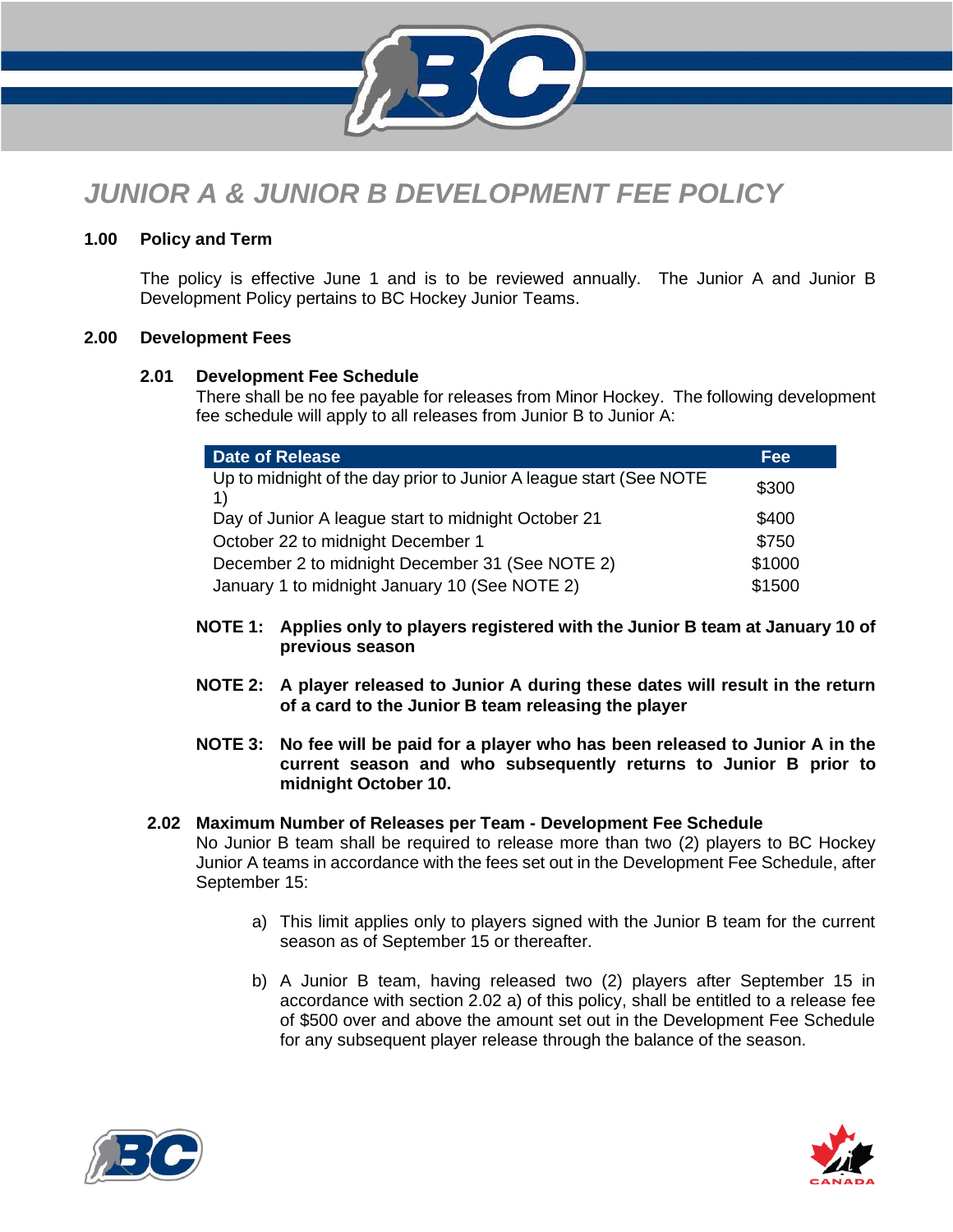

#### **3.00 Player Release Process**

- **3.01 Contact with Players:** There shall be no contact with players signed to Junior B teams in the current season without the written permission of the Junior B team to which the player is signed
- **3.02 Signing of Players:** Junior A teams will notify Junior B teams of their intent to sign a player via the HCR. Upon notification, the appropriate release fee will be due automatically as set out in the table above, and will be invoiced through the BC Hockey office. Payments to Junior B teams will be disbursed on the 30<sup>th</sup> of each month, August to January inclusive.

## **4.00 Player Return to Junior B**

The following will apply to players released from a Junior B team to a Junior A team under this policy, who subsequently return to Junior B:

- **4.01 Return to Previous Junior B Team:** Players so released from a British Columbia Hockey League (BCHL), Canadian Junior Hockey League (CJHL) or Canadian Hockey League (CHL) team shall return to the BC Hockey Junior B team with which the player last registered and played. This stipulation shall remain in place from the time of the player's release from the higher category team for a period not to exceed seven (7) days.
	- a) During this seven (7) day period, NO other Junior B team is to have contact with the player.
	- b) After this seven (7) day period has expired, a player who has not agreed to report to his former Junior B team may register with any Junior B team. Should that player register with another team, c) would apply.
	- c) A team registering a player resulting from section b) of this provision will result in an automatic release fee of \$10,000 or a mutually agreed upon amount between the teams or amount determined reasonable by the league commissioner/president. The amount is to be administered under the parameters of this policy payable by the new registering Junior B team to the previous Junior B team that player last registered and played with.
- **4.02 Development Fees – Players Returning to Junior B:** A player who has been released to Junior A with an appropriate development fee paid and who returns to Junior B after October 10 of the current season shall not require the payment of a development fee by the Junior B team.
- **4.03 Maximum Development Fee per Player:** Players released multiple times from Junior B to Junior A under this policy will be subject to the following:
	- a) Fees previously paid by a Junior A team in accordance with section 2.00 of this policy will be deducted from the current fee owing for the player (Note: